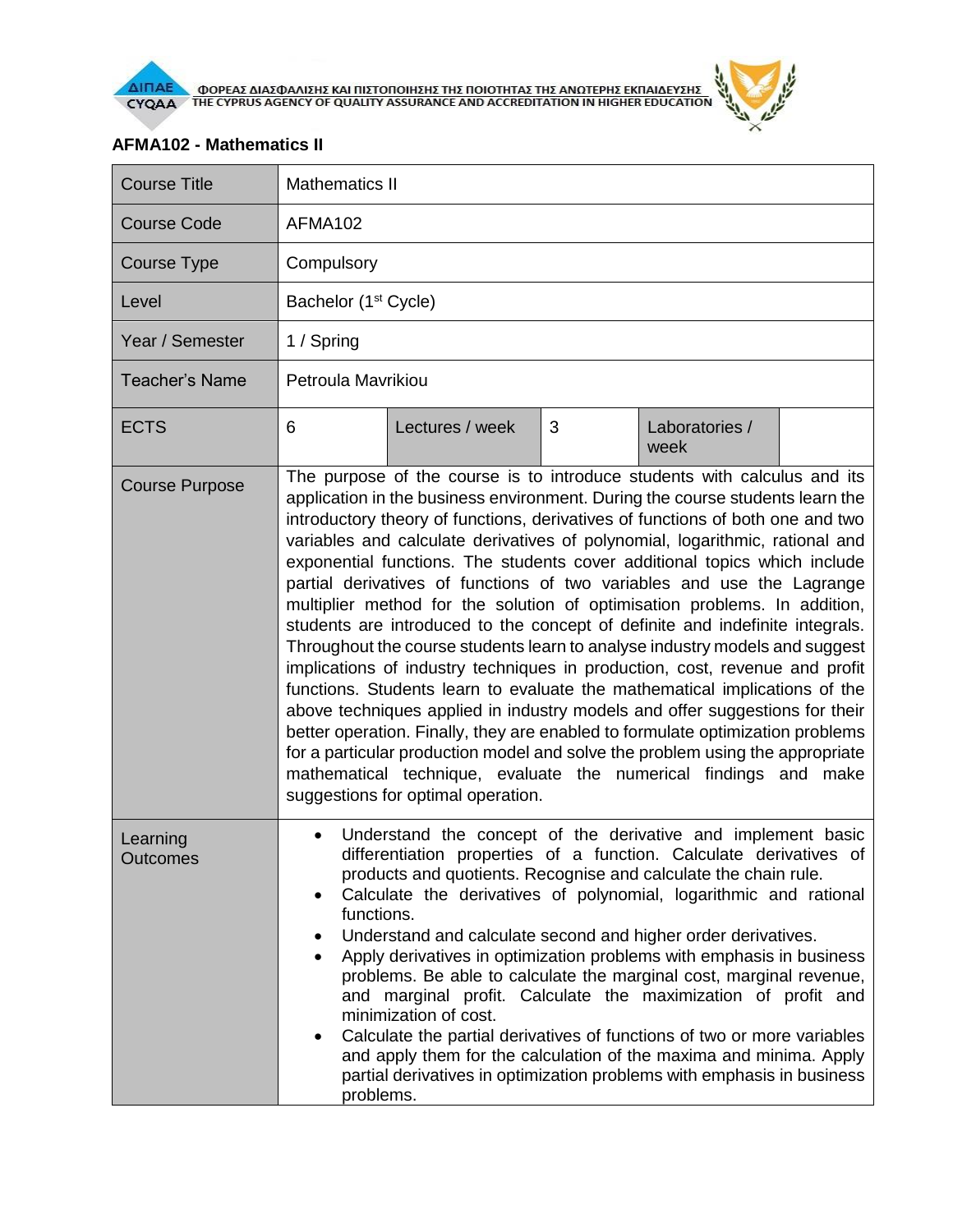

| ΔΙΠΑΕ<br>ΦΟΡΕΑΣ ΔΙΑΣΦΑΛΙΣΗΣ ΚΑΙ ΠΙΣΤΟΠΟΙΗΣΗΣ ΤΗΣ ΠΟΙΟΤΗΤΑΣ ΤΗΣ ΑΝΩΤΕΡΗΣ ΕΚΠΑΙΔΕΥΣΗΣ<br>ΤΗΕ CYPRUS AGENCY OF QUALITY ASSURANCE AND ACCREDITATION IN HIGHER EDUCATION<br><b>CYQAA</b> |                                                                                                                                                                                                                                                                                                                                                                                                                                                                                                                                                                                                                                                                                                                                                                                                                                                                                                                                                                                                                                                                                                                                                                                                                                                                                                                            |                                                     |                                                                                                                                                                                                                          |  |  |  |
|-------------------------------------------------------------------------------------------------------------------------------------------------------------------------------------|----------------------------------------------------------------------------------------------------------------------------------------------------------------------------------------------------------------------------------------------------------------------------------------------------------------------------------------------------------------------------------------------------------------------------------------------------------------------------------------------------------------------------------------------------------------------------------------------------------------------------------------------------------------------------------------------------------------------------------------------------------------------------------------------------------------------------------------------------------------------------------------------------------------------------------------------------------------------------------------------------------------------------------------------------------------------------------------------------------------------------------------------------------------------------------------------------------------------------------------------------------------------------------------------------------------------------|-----------------------------------------------------|--------------------------------------------------------------------------------------------------------------------------------------------------------------------------------------------------------------------------|--|--|--|
|                                                                                                                                                                                     | Understand and apply the Lagrange multipliers<br>method<br>for<br>constrained optimization and use Lagrange multipliers in business<br>problems.<br>Understand the models of exponential growth and decay problems<br>$\bullet$<br>with emphasis to business applications.<br>Understand the concept of the indefinite integral, to integrate simple<br>functions and to apply integral calculus in business problems.                                                                                                                                                                                                                                                                                                                                                                                                                                                                                                                                                                                                                                                                                                                                                                                                                                                                                                     |                                                     |                                                                                                                                                                                                                          |  |  |  |
| Prerequisites                                                                                                                                                                       | AFMA101                                                                                                                                                                                                                                                                                                                                                                                                                                                                                                                                                                                                                                                                                                                                                                                                                                                                                                                                                                                                                                                                                                                                                                                                                                                                                                                    | Corequisites                                        | AFMA101                                                                                                                                                                                                                  |  |  |  |
| <b>Course Content</b>                                                                                                                                                               | Derivatives<br>The concept of the derivative of a function. Basic differentiation properties.<br>Derivative of a product and a quotient. The chain rule. Derivatives of<br>polynomial, logarithmic and rational functions. Second and higher order<br>derivatives. Maximum and minimum of a function.<br>Application of Derivatives in Business problems.<br>Derivatives in optimization problems with emphasis in business problems<br>(marginal cost, marginal revenue, and marginal profit). Maximization of profit<br>and minimization of cost. Graphical interpretation of loss and profit area.<br><b>Partial derivatives</b><br>$\bullet$<br>Partial derivatives of functions of two or more variables and apply them for<br>the calculation of the maxima and minima. Applications in business problems.<br>Lagrange multipliers<br>Non-linear optimisation. Understand and apply the Lagrange multipliers<br>method for constrained optimization. Application in business problems.<br>Exponential growth and decay problems<br>To understand the models of exponential growth and decay problems with<br>emphasis to business applications<br>Integrals<br>Understand the concept of the indefinite and definite integral, to integrate<br>simple functions and to apply integral calculus in business problems. |                                                     |                                                                                                                                                                                                                          |  |  |  |
| Teaching<br>Methodology                                                                                                                                                             | The course is structured around lectures and tutorials on topics related to<br>calculus for business and social sciences. During the lectures, students are<br>encouraged to participate in discussions and class work. At the same time,<br>students are given problems and exercises to solve at home.                                                                                                                                                                                                                                                                                                                                                                                                                                                                                                                                                                                                                                                                                                                                                                                                                                                                                                                                                                                                                   |                                                     |                                                                                                                                                                                                                          |  |  |  |
| <b>Bibliography</b>                                                                                                                                                                 | (a) Textbook                                                                                                                                                                                                                                                                                                                                                                                                                                                                                                                                                                                                                                                                                                                                                                                                                                                                                                                                                                                                                                                                                                                                                                                                                                                                                                               |                                                     |                                                                                                                                                                                                                          |  |  |  |
|                                                                                                                                                                                     | 2018, 14 <sup>th</sup> Edition (Latest Edition).<br>(b) References                                                                                                                                                                                                                                                                                                                                                                                                                                                                                                                                                                                                                                                                                                                                                                                                                                                                                                                                                                                                                                                                                                                                                                                                                                                         |                                                     | Barnett R., Ziegler M., Byleen K., College Mathematics for Business,<br>Economics, Life Sciences and Social Sciences. Pearson Prentice Hall                                                                              |  |  |  |
|                                                                                                                                                                                     | <b>Edition (Latest Edition)</b>                                                                                                                                                                                                                                                                                                                                                                                                                                                                                                                                                                                                                                                                                                                                                                                                                                                                                                                                                                                                                                                                                                                                                                                                                                                                                            | Business, 9th Edition, West Publishing Company 2006 | Anton, H., and Kolman, A., Mathematics with Applications for the<br>Management, Life and Social Sciences, 4th edition, Wiley, 2018, 12 <sup>th</sup><br>Anderson, D., Sweeney D., Williams, T., Quantitative Methods for |  |  |  |